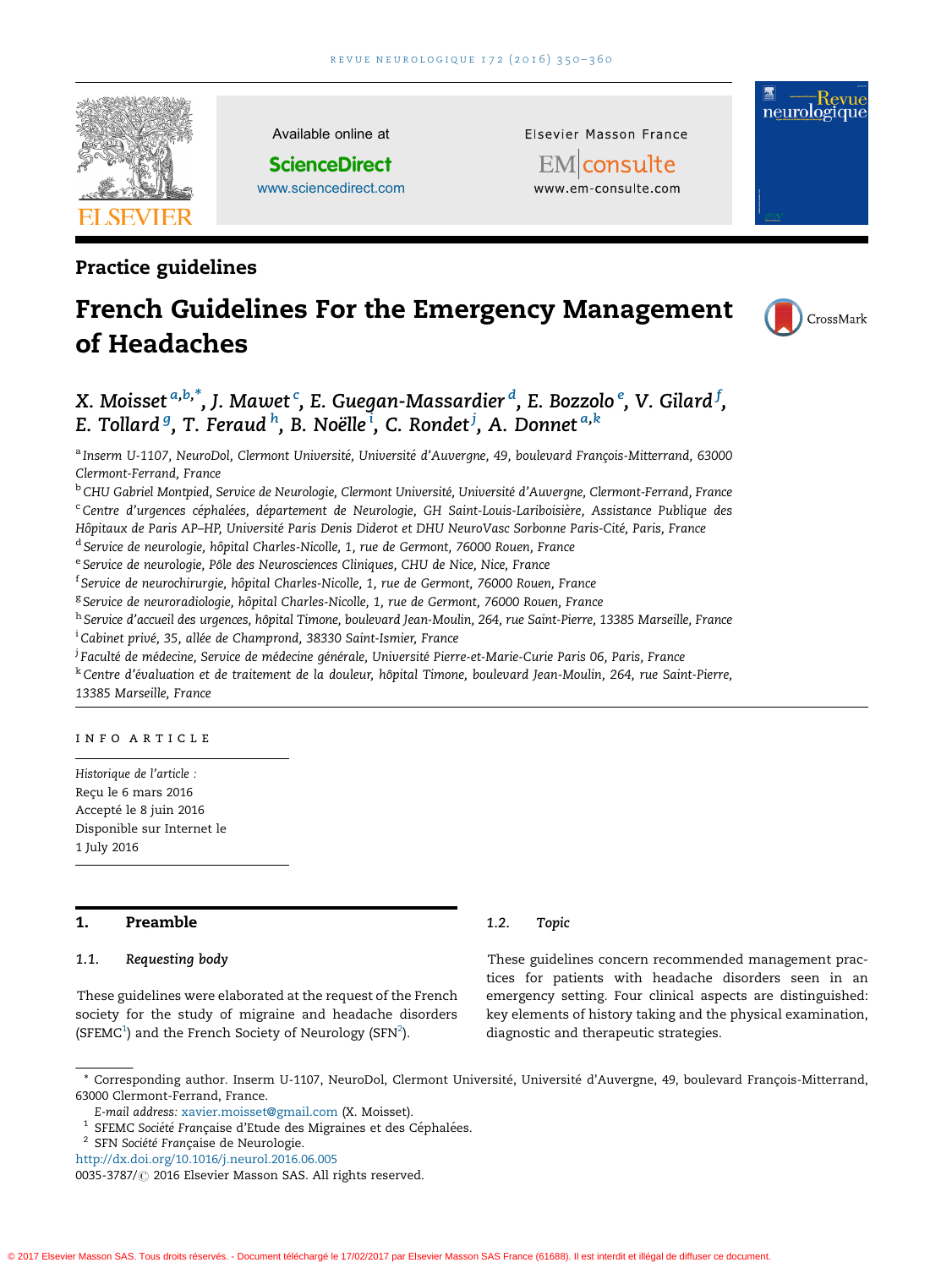These guidelines do not concern the management of patients with headache disorders seen outside the emergency setting. Specific recommendations are available for migraine, chronic daily headache, or cluster headache.

#### 1.3. Patients concerned

These guidelines concern adult patients.

#### 1.4. Professionals concerned

These guidelines are written for healthcare professionals involved in the management of patients with headache disorders seen in the emergency setting.

## 1.5. Guideline grade and methodology

These guidelines propose grade A, B or C recommendations according to the following modalities:

- Grade A recommendations are based on scientific evidence with a high level of proof, e.g. high-power randomized comparative trials without major bias and/or meta-analyses of randomized comparative trials, decision analysis based on well-conducted studies;
- Grade B recommendations are based on scientific conjecture issuing from intermediary level-of-proof studies, e.g. intermediate-power randomized comparative trials, wellconducted non-randomized comparative trials, cohort studies;
- Grade C recommendations are based on studies with a low level-of-proof studies, e.g. case-control studies, series of cases

Unless specified, the proposed guidelines are based on professional agreement among the members of the working group.

The lack of a level of proof does not imply that the proposed guidelines are not pertinent and useful. The lack of proof should incite the development of complementary studies when possible.

These guidelines were elaborated by the SFEMC and the SFN, in application of the methodology for the elaboration of good clinical practices (GCP). The pilot group was composed of six members: Anne Donnet (neurologist), Anne Revol (neurologist), Pierric Giraud (Neurologist), Dominique Valade (emergency headache specialist), Pierre Michelet (intensivist), Philippe Cornet (general practitioner). The working group was composed of nine members: Xavier Moisset (neurologist), Jérôme Mawet (neurologist), Evelyne Guegan-Massardier (neurologist), Eric Bozzolo (neurologist), Vianney Gilard (neurosurgeon), Eléonore Tollard (neuroradiologist), Thierry Feraud (intensivist), Bénédicte Noëlle (neurologist) and Claire Rondet (general practitioner). It was headed by Anne Donnet. Xavier Moisset wrote the guidelines.

A reading group composed of members of the SFEMC and the SFN as well as independent healthcare professionals from these societies (general practitioners, intensivists, neuroradiologists) was consulted.

## 2. Introduction

Headache during the last three months is observed in approximately 15% of the general population [\[1\]](#page-8-0). Consequently, about 1% of patients seeking ambulatory care do so for headache [\[2\]](#page-8-0), and 2% of patients attending an emergency room do so for headache [\[3,4\].](#page-8-0) Despite the fact that 95% of these patients return home with a diagnosis of benign primary headache, the attending physician must be able to detect secondary and potentially dangerous headache that requires referral [\[3,4\].](#page-8-0)

Headache disorders are defined according to the criteria proposed in the 3rd version of the International Classification of Headache Disorders [\[5\].](#page-8-0)

The present guidelines concern all types of headache disorders, whether primary or secondary, occurring as an isolated symptom leading an adult patient to seek emergency medical care (call to primary care physician, emergency squad or emergency room). There are different reasons for which patients seek emergency care for headache disorders:

- sudden-onset headache;
- first-occurrence headache or unusual headache not corresponding to prior experience;
- headache unresponsive to usual treatment;
- chronic headache no longer tolerated.

As a preamble, we recall that headache intensity and severity are not correlated. In the majority of cases–even for patients seen in an emergency setting–headache is a primary disorder. Primary headache can be highly disabling but does not in itself constitute a functional or vital risk. What is important is to identify secondary headache in order to institute adapted–sometimes emergency–treatment.

Until evidence to the contrary, sudden-onset and/or unusual headaches should be considered as secondary disorders warranting emergency complementary exploration.

Headache that the patient recognizes as usual, but with greater intensity and unresponsive to usual pain relievers, is generally a primary headache refractory to habitual treatment. In this situation, complementary exploration is not useful and–under the condition that the physical examination, notably the neurological examination, is normal–management should focus on achieving pain relief.

# 3. How can the four clinical presentations– recent onset-headache, recent progressive headache, recurrent paroxysmal headache, and chronic daily headache–be distinguished?

In daily practice, patients seek emergency care for four main types of headache disorders ([Fig.](#page-2-0) 1):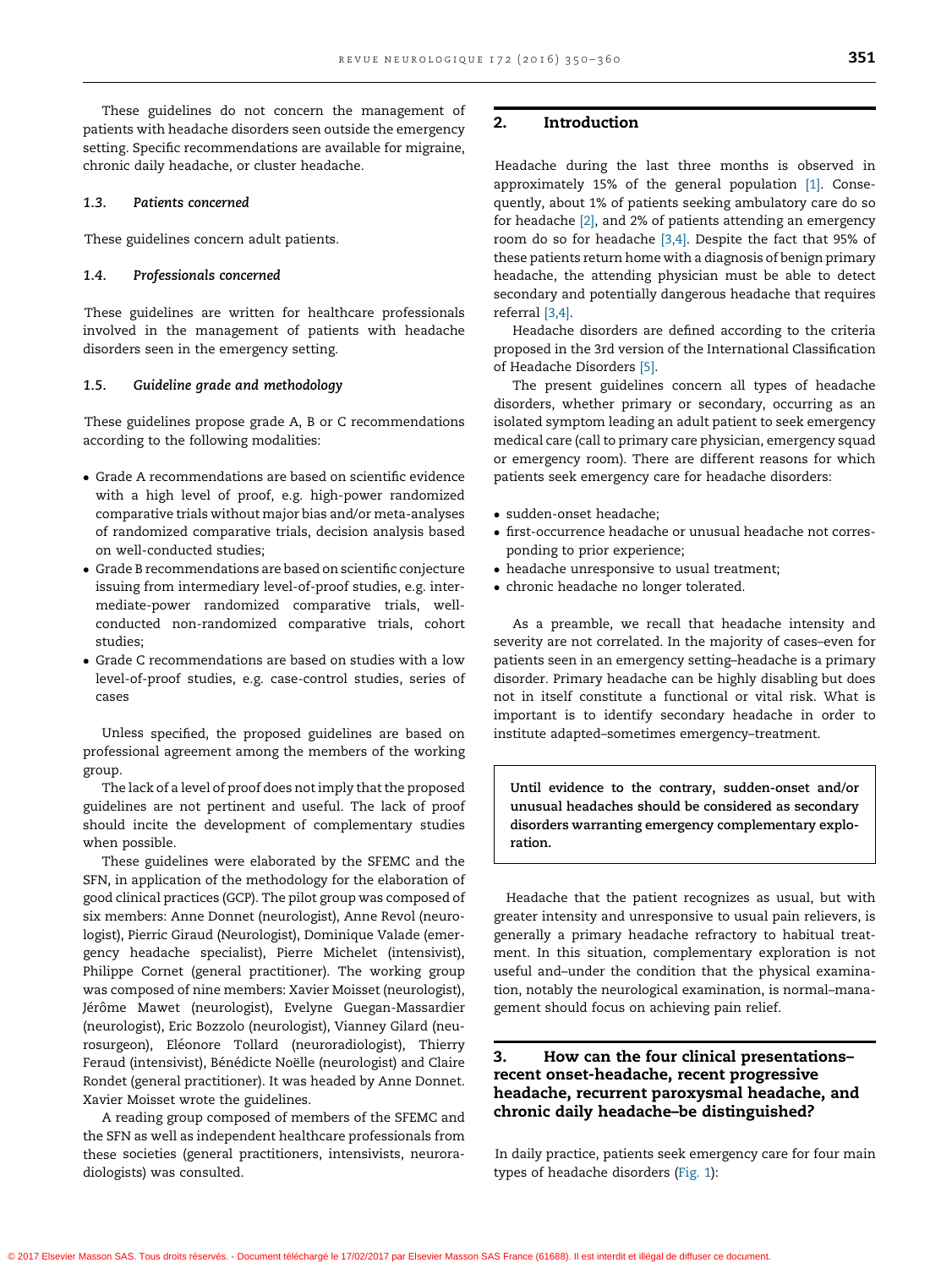<span id="page-2-0"></span>

Fig. 1 – Schematic representation of the four clinical presentations.

- recent sudden-onset headache;
- recent progressive headache;
- recurrent paroxysmal headache;
- chronic daily headache.

Different etiologies are grouped together in each of these four clinical presentations. These categories are nevertheless useful for guiding the search for the main causes of the patient's symptoms. The diagnostic approach will be rapidly defined by history taking, from the patient or accompanying persons. It is important to differentiate the characteristic features of the headache for which the patient seeks emergency care from headaches the patient has experienced in the past.

# 4. What are the key elements to search for in the patient's history?

In addition to the usual questions designed to recall the patient's past medical history and treatments, a small number of questions will provide a rapid first-line evaluation of the potential gravity of the patient's headache. This minimal check-list should be used for emergency room triage (or for telephone or face-to-face interrogation by the primary care physician or intensivist) (Professional agreement).

- When did the pain start? (recent disorder)
- How long did it take for the pain to reach peak intensity? (sudden-onset disorder)
- Have you already had this kind of pain? (unusual disorder)
- What were you doing when the pain started? (exercise. . .)
- Are there other symptoms: fever, photo- or phonophobia, vomiting, neck pain, focal neurological deficit, slow psycho-motor response, girdle pain?
- Is there a particular context: new medication, toxic substances, exposure to carbon monoxide; trauma; pregnancy or post-partum, cancer, systemic disease (including HIV); maneuver with dural injury or risk of injury within the preceding month (lumbar puncture, peridural analgesia, spinal nerve injections). . .?
- Does body position affect the pain (relief or worsening in the supine position)?

# 5. How should the physical examination be conducted?

If an attending physician is present, a systematic search should be conducted to identify (Professional agreement):

- impaired vigilance;
- fever;
- hypertension;
- meningeal syndrome;
- focal neurological deficit(motor or sensorial deficit, diplopia, pupil anomaly, cerebellar syndrome);
- disorders affecting the eyes, sinuses, ears or the oral cavity that could explain the headache.

## 6. What first-line measures are required?

If secondary headache warranting emergency treatment is suspected, the patient should be referred to the nearest emergency ward in order to undergo complementary exploration (brain imaging, cerebrospinal fluid [CSF] analysis, blood tests). Ideally, the patient should be referred to a hospital with a neurology unit (Professional agreement).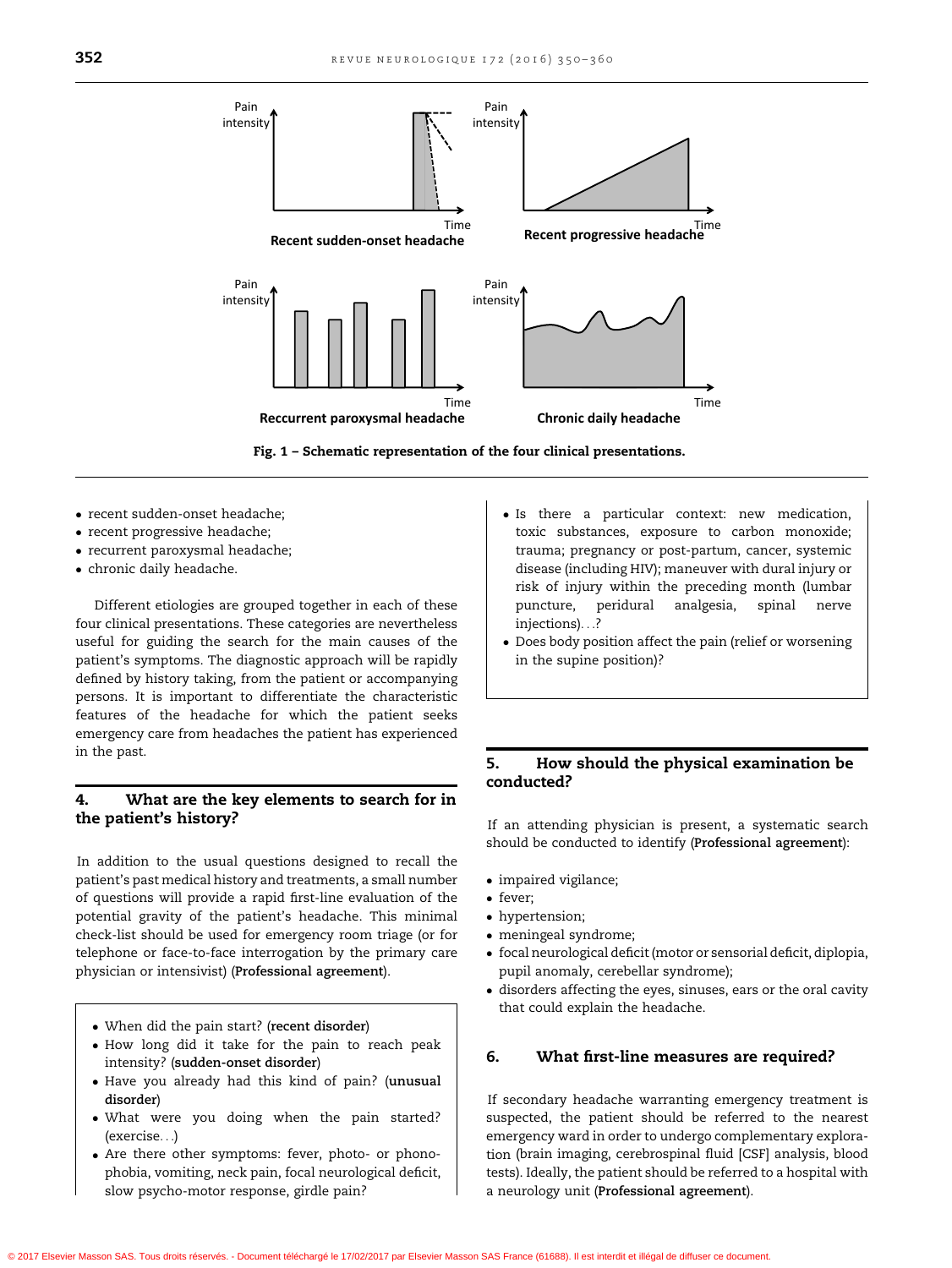Thus, EMERGENCY CARE is recommended for all patients presenting:

- sudden-onset or thunderclap headache (peak intensity within one minute);
- recent-onset or recently worsening (< 7 days) unusual headache;
- headache associated with fever (without other obvious general cause of fever such as a flu-like syndrome in an outbreak context);
- headache associated with neurological signs;
- headache suggestive of intoxication (particularly CO);
- headache in a context of immune deficiency.

In the case of telephone contact, the patient should be advised to seek medical assistance rapidly (primary care or on-call physician) in the following situations:

- $\bullet$  the patient is familiar with this type of headache but it is unresponsive to usual pain relievers;
- the headache is semi-recent (8 days to 6 months) with no sign of worsening in the last few days;
- longstanding headache (> 6 months) with an intensity or frequency the patient cannot cope with.

History taking should also identify the underlying pattern of the headache: ''Do you have headaches daily, permanently, or by acute attacks?''

If the patient reports acute attacks, a precise description (duration, localization, intensity, associated signs, triggering factors, number of headache days per month, treatments tried and their efficacy) will help determine the type of headache. A given individual may present several types of primary headache (for instance, migraine without aura and tensiontype headache).

If the patient has chronic daily headache, the reported description will guide the diagnosis. Nevertheless, any recent change in the presentation of a primary headache is suggestive of a secondary headache, to be ruled out or not. Moreover, it is important to search for overuse of pain relievers (medication overuse). In all cases, chronic daily headache existing for less than six months should be explored (Professional agreement) [\[6\].](#page-8-0)

In patients reporting primary headache, complementary explorations are not useful if the attacks are well known and longstanding, fulfilling all the diagnostic criteria [\[5\]](#page-8-0).

Outside acute episodes, the general and neurological examination is normal in patients with primary headache (excepting the Claude-Bernard Horner sign that is sometimes observed between attacks in a context of cluster headache).

# 7. What are the specific clinical features of the main primary headache disorders?

### 7.1. Migraine, tension-type headache and cluster headache

The clinical criteria are described in the ICHD-3 [\[5\]](#page-8-0). The main elements are summarized in [Table](#page-4-0) 1. For patients presenting a first cluster headache, brain magnetic resonance imaging (MRI), and MRI or computed tomography (CT) angiography of the head and neck should be performed (Professional agreement) [\[7\]](#page-8-0).

## 7.2. Status migrainosus

In patients with a known migraine, status migrainosus corresponds to a persistent disabling attack lasting more than 72 h. Periods of relief lasting less than 12 h (following medication or during sleep) can occur. This is a rare entity [\[8\].](#page-8-0) Secondary headache must be ruled out before establishing the diagnosis.

#### 7.3. Chronic daily headache

Chronic daily headache occurs in patients who previously had an underlying primary headache [\[6\].](#page-8-0) These headaches can be secondary to medication overuse, defined as use at least 15 days per month for at least three months of non-opioid pain relievers (acetaminophen, aspirin, non-steroidal anti-inflammatory drugs [NSAID]), or use 10 days per month of opioid, triptan-ergotamine pain relievers, and/or a combination of several medications [\[5\]](#page-8-0).

#### 8. Diagnostic and therapeutic management

## 8.1. Diagnostic management

8.1.1. Sudden-onset headache

8.1.1.1. Clinical signs.

Until evidence to the contrary, all patients complaining of headache who fulfill one criterion of the Ottawa clinical decision rule [\(Box](#page-4-0) 1) should be suspected of having subarachnoid hemorrhage (Perry et al., 2013) (Grade B).

Headache is the only clinical sign in one-third of patients with subarachnoid hemorrhage [\[9\]](#page-8-0). There are no supplementary clinical criteria providing evidence that complementary exploration can be postponed (Grade C) [\[10\]](#page-8-0). The Ottawa clinical decision rule can be applied for all cases of non-trauma headache not associated with neurological deficit, a past history of aneurysm, subarachnoid hemorrhage, brain tumor, or recurrent headache ( $\geq$  3 episodes in  $\geq$  6 months) [\[11,12\].](#page-9-0)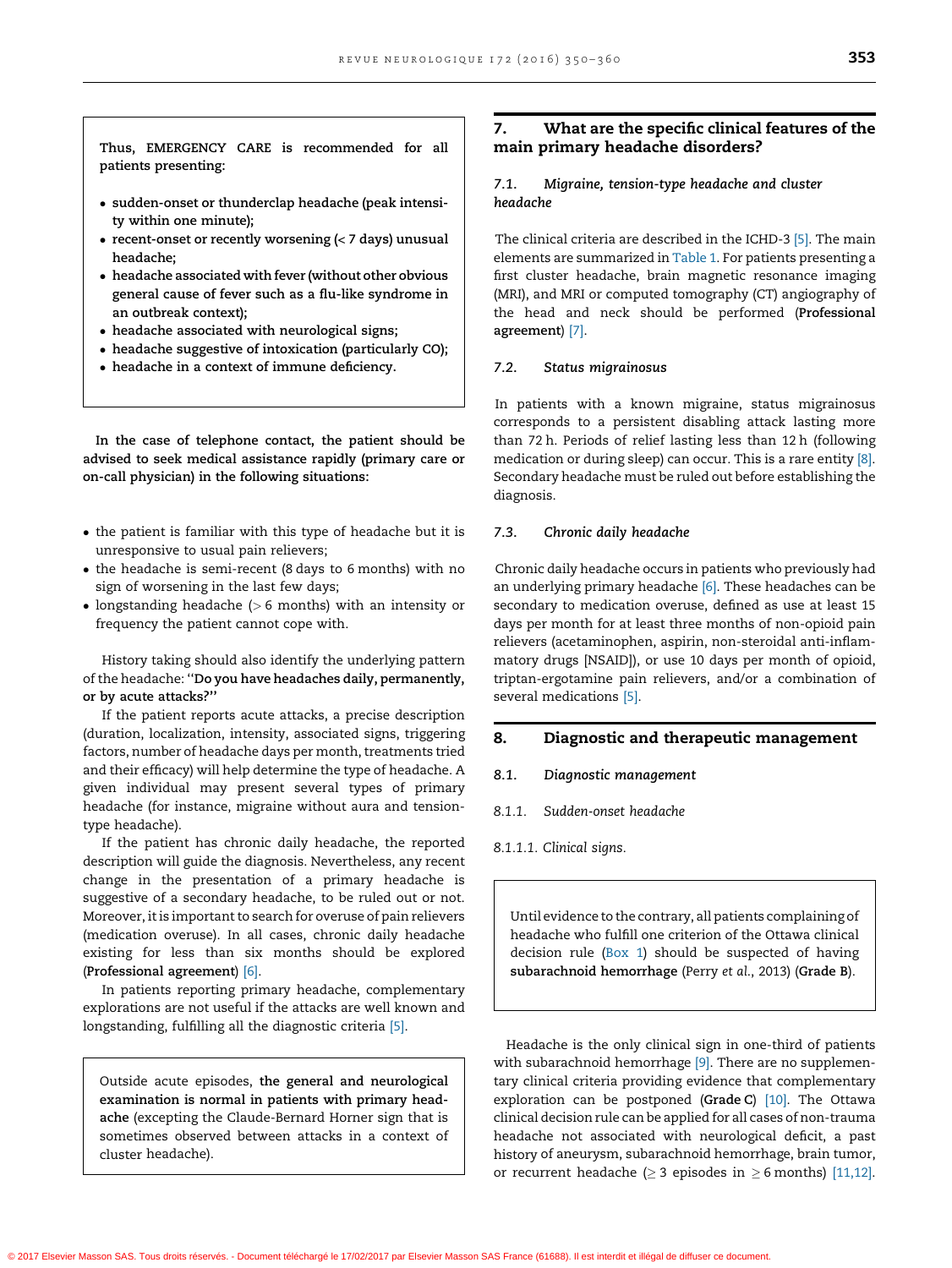<span id="page-4-0"></span>

| Table 1 – Main clinical features for the diagnosis of migraine, tension-type headache and cluster headache. |  |  |
|-------------------------------------------------------------------------------------------------------------|--|--|
|                                                                                                             |  |  |
|                                                                                                             |  |  |
|                                                                                                             |  |  |
|                                                                                                             |  |  |

|                         | Migraine                 | Tension-type headache           | Cluster headache                       |
|-------------------------|--------------------------|---------------------------------|----------------------------------------|
| Duration                | $4 - 72 h$               | 30 min-7 days                   | 15 min-3 h                             |
| Site                    | Generally unilateral     | Bilateral                       | Orbito-temporal unilateral             |
| Intensity               | Moderate to severe       | Mild to moderate                | Very severe                            |
| Type                    | Often pulsating          | Compression, band-like pressure | Boring, squeezing                      |
| Accompanying signs      | Nausea, vomiting, photo- | No nausea or vomiting,          | Homolateral autonomic signs, agitation |
|                         | and phono-phobia         | Photo- or phono-phobia possible |                                        |
| Impact of exercise      | Aggravation              | No change                       | No change                              |
| Number of prior attacks | $\geq$ 5                 | >10                             | $\geq$ 5                               |

#### Box 1.

The Ottawa clinical decision rule

Exploration to search for subarachnoid hemorrhage is warranted in all patients presenting at least one of the six criteria. This rule is for patients aged over 15 years who present with severe non-traumatic headache that reached peak intensity in less than one hour. It does not apply to cases with neurological deficit, history of aneurysm, subarachnoid hemorrhage, brain tumor, or recurrent headache  $\geq$  3 episodes in  $\geq$  6 months).

- 1- Age  $\geq$  40 years
- 2- Neck pain or stiffness
- 3- Witnessed loss of consciousness
- 4- Onset during exertion
- 5- Thunderclap headache (intensity  $> 7/10$  in less than 1 min)
- 6- Limited neck flexion

The rule has an excellent negative predictive value, but poor specificity [\[11,12\].](#page-9-0) However, complementary emergency exploration may be warranted in certain cases of headache not meeting any of the Ottawa rule criteria.

8.1.1.2. Complementary explorations.

A patient who presents with sudden-onset headache or headache associated with a neurological deficit should have an emergency CT scan (Grade B) (Edlow et al., 2008). Cerebral CT angiography should also be performed in all patients in order to explore the arterial and the venous networks (Professional agreement). MRI with MR angiography can be the first-line exploration if therapeutic management is not delayed (Professional agreement).

Positive diagnosis of subarachnoid hemorrhage is confirmed by the cerebral CT scan without contrast injection that has 98% sensitivity when performed within 12 h of symptom onset (sensitivity falls to 93% after 24 hr, 85% at 5 days and 50% at 7 days) (Grade B) [\[5,13,14\]](#page-8-0). Although a CT scan without contrast injection is indispensable, it is not sufficient. The Guide for good use of medical imaging explorations published by the French Society of Radiology and the French Society of Nuclear Medicine under the auspices of the French

health authorities ( $HAS<sup>3</sup>$ ) and the Nuclear safety authorities (gbu.radiologie.fr) recommends that a cerebral CT angiography should also be performed in all cases if no bleeding is visualized spontaneously, in order to explore the arterial and venous networks (Professional agreement) [\[15,16\]](#page-9-0). MRI with MR angiography can be performed as the first-intention exploration if compatible with the patient's clinical status and if it does not delay therapeutic management (Professional agreement) [\[16\].](#page-9-0)

If subarachnoid hemorrhage is suspected and the imaging results do not provide evidence for the diagnosis, a lumbar puncture should always be performed, even if the headache has subsided (Grade B) [\[13,14,17\].](#page-9-0) CSF xanthochromia is present in 100% of patients with aneurismal subarachnoid hemorrhage when the CSF is drawn between 12 hr and 14 days after symptom onset and submitted to spectrophotometric analysis [\[5,13,18,19\].](#page-8-0) Some laboratories rely on a simple visual inspection of the supernatant that has lower sensitivity and specificity, creating a non-negligible risk of false-positive, and most importantly false-negative, results (Grade B) [\[20–22\].](#page-9-0) If the CT angiogram and the lumbar puncture do not provide evidence for subarachnoid hemorrhage related to a vascular malformation, cerebral angiography is not useful (Grade B) [\[17,23,24\]](#page-9-0). Subarachnoid hemorrhage without vascular malformation may correspond to a reversible cerebral vasoconstriction syndrome (RCVS). Other explorations may be discussed on a case-by-case basis, particularly if the pain persists.

In patients with suspected subarachnoid hemorrhage, if the CT angiography (MRA ou MR angiography) does not provide evidence for the diagnosis, a lumbar puncture should always be performed, even if the headache has subsided (Grade B) (Edlow et al., 2008; Steiner et al., 2013; Stewart et al., 2014).

A lumbar puncture using an atraumatic 25-gauge needle is recommended in order to reduce the risk of postlumbar puncture headache and limit further induced costs (Grade B) (Davis et al., 2014; Lavi et al., 2006; Strupp et al., 2001; Tung et al., 2012).

There are many non-traumatic etiologies of sudden-onset headache. The most common causes are listed in [Table](#page-5-0) 2. Other causes can also produce the same clinical presentation: CSF hypotension, angina pectoris or intra-ventricular tumor.

<sup>&</sup>lt;sup>3</sup> HAS Haute Autorité de Santé.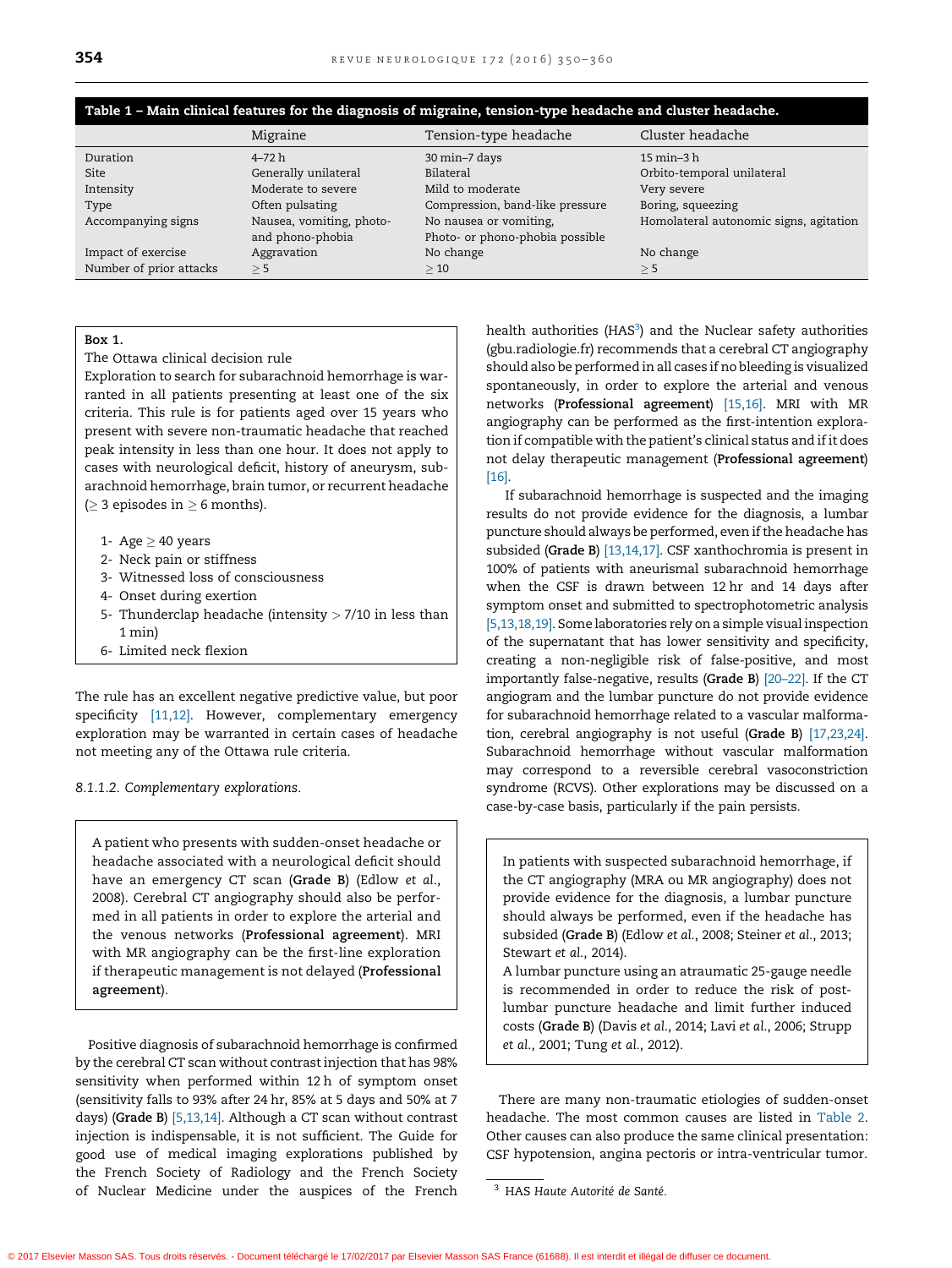## <span id="page-5-0"></span>Table 2 – The most common etiologies of sudden-onset headache.

|                                  | Potentially associated clinical features | Complementary explorations                              |
|----------------------------------|------------------------------------------|---------------------------------------------------------|
| Subarachnoid hemorrhage          | Meningeal syndrome                       | Brain MRI + brain arterial angiogram sequences          |
|                                  | Isolated third nerve palsy               | Brain CT $\pm$ CT brain angiogram $\pm$ lumbar puncture |
|                                  | Loss of consciousness                    | Arteriography                                           |
| Other intracranial bleeding      | Focal signs that can be discrete in      | Brain MRI $\pm$ brain CT $\pm$ brain CT angiogram       |
|                                  | certain localizations (cerebellum)       |                                                         |
| Brain infarction                 | Focal signs that can be discrete in      | Brain MRI + brain arterial angiogram sequences          |
|                                  | certain localizations (cerebellum)       | Brain $CT \pm CT$ brain angiogram                       |
| Reversible cerebral              | Repeated episodes occurring              | Brain MRI + brain arterial angiogram sequences          |
| vasoconstriction syndrome (RCVS) | spontaneously or induced by exercise,    | Brain CT $\pm$ CT brain angiogram $\pm$ lumbar          |
|                                  | Valsalva maneuver, before or with        | puncture $\pm$ arteriography                            |
|                                  | orgasm. Possible focal signs or epilepsy |                                                         |
| Cerebral venous thrombus         | Neurological deficit                     | Brain MRI + brain arterial angiogram sequences          |
|                                  | Epileptic seizure                        | Brain $CT \pm CT$ venous angiogram                      |
|                                  | Focal signs, intracranial hypertension   |                                                         |
| Cervical arterial dissection     | Neck pain, Claude-Bernard-Horner         | Brain CT + CT angiogram of the superior aortic trunks   |
|                                  | sign, pulsating tinnitus                 | (SAT), Ultrasound-Doppler of the SAT, Brain MRI + MRI   |
|                                  |                                          | angiogram of the head and neck                          |
| Meningitis $\pm$ encephalitis    | Fever, meningeal syndrome, cranial       | Lumbar puncture                                         |
|                                  | nerve involvement                        |                                                         |
| Hypertensive encephalopathy      | Headache followed by perturbed           | Ocular fundus: papillary edema                          |
| and eclampsia, posterior         | consciousness, focal deficit, seizures   | Brain MRI                                               |
| reversible encephalopathy        | High blood pressure, 240/120 mmHg        |                                                         |
| syndrome (PRES)                  | (lower if eclampsia)                     |                                                         |
| Pituitary necrosis               | Vision disorders, oculomotor disorders   | Brain MRI                                               |
| Temporal arteritis               | (sudden-onset rare)                      | C-reactive protein: elevated                            |
|                                  | Age > 50 yr                              | Temporal artery biopsy                                  |
|                                  | Impaired general condition               |                                                         |

8.1.1.3. Diagnostic strategy.

For patients with subarachnoid hemorrhage, investigations should be performed to search for the cause, preferably with CT or MR angiography Professional agreement). Arteriography may be discussed on a case-by-case basis.

If the clinical presentation is a thunderclap headache, especially when there is no vascular malformation, the etiological search should focus on an RCVS [\[25\]](#page-9-0) (Professional agreement). RCVS was considered to be rare, but is probably underdiagnosed. Its exact incidence is not known, but in tertiary centers, RCVS has been diagnosed in 45% of patients presenting with thunderclap headache [\[26\]](#page-9-0). RCVS is attributed to transient reversible abnormal regulation of cerebral arterial tone, which triggers multifocal diffuse vasoconstriction and vasodilatation, favored by vasoactive substances such as cannabis, cocaine, ecstasy, amphetamines, LSD, antidepressants (serotonin or serotonin and noradrenalin reuptake inhibitors), nasal decongestants, triptans and ergotamine. Onset is sudden, typically with thunderclap headache, often triggered by sexual activity or Valsava maneuvers. RCVS can be complicated or associated with hemorrhage, ischemia or cerebral artery dissection [\[27\].](#page-9-0) Diagnosis requires demonstration of typical arterial anomalies on the CT or MRI angiogram. The firstimaging exploration may be normal if performed early during the first 4–5 days after symptom onset. Anomalies reach a maximum 2–3 weeks after the first symptoms.

Thunderclap headache can also be the inaugural sign of cervical artery dissection, cerebral venous thrombosis, or

pituitary apoplexy, with a normal physical examination, CT, and CSF. Other explorations must be proposed when the CT angiogram of the supra-aortic trunks and the CSF analysis are normal; exploration of the cervical vessels and a brain MRI are needed [\[28\]](#page-9-0). The delay for obtaining these explorations will be discussed with a specialist (neurologist, neurosurgeon, neuroradiologist) on a case-by-case basis.

If no diagnosis is established after the lumbar puncture, the initial imaging will be completed by imaging of the supra-aortic trunks. If an RCVS is suspected, the imaging will be repeated a few days later (MRI with MRI angiogram or, if not available, CT angiogram).

## 8.1.2. Progressive unusual headache (onset or worsening within the last 7 days)

History taking and the physical examination (with ocular fundus) search for signs of intracranial hypertension (headache particularly intense at awakening in the morning, vomiting, visual blurring, papillary edema at the ocular fundus) that are suggestive of an expansive intracranial process or neck pain suggestive of dissection of the cervical arteries.

In case of unusual headache that came on or worsened within the last 7 days, brain imaging should be performed rapidly to search for an expansive intracranial process or a vascular cause (Professional agreement).

Ideally, brain MRI with T1, T2, FLAIR, and T1 injected sequences will be performed to search for contrast uptake and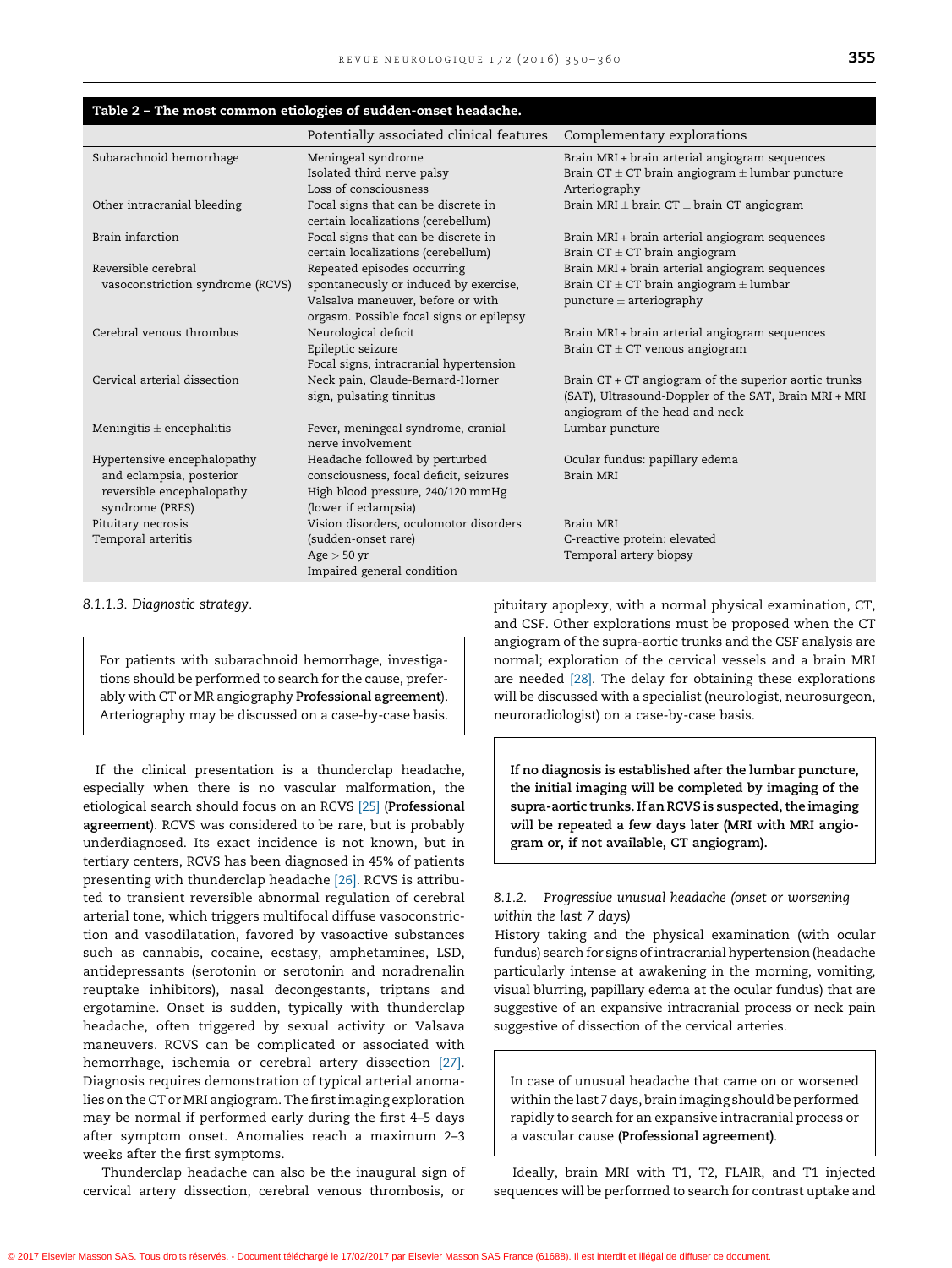

Fig. 2 – Schematic representation of the diagnostic strategy. CT: computed tomography; CRP: C-reactive protein; MRI: magnetic resonance imaging; CSF: cerebral spinal fluid; RCVS: cerebral vasoconstriction syndrome; PRES: posterior reversible encephalopathy syndrome.

signs of venous thrombosis. A T2\* sequence can also be ordered to identify potential bleeding and contribute to the search for venous thrombosis. The supra-aortic trunks will be explored to search for dissection, warranting a fat-saturation sequence but also MR angiography of the supra-aortic trunks (Professional agreement).

Unless there is an emergency, and if MRI is easily accessible, CT is not needed [\[29\]](#page-9-0). If MRI accessibility is limited, a brain CT without contrast injection should be performed (Professional agreement).

If intracranial hypertension is suspected and imaging does not provide the diagnosis, CSF analysis is needed (Professional agreement). Pressure should be measured in a specialized center. An ocular fundus is also needed.

If the imaging work-up fails to provide diagnostic evidence, lumbar puncture can be an option to search for meningitis or a CSF pressure disorder (Professional agreement). This puncture should not be made if spontaneous intracranial hypotension is suspected (orthostatic headache is part of the presentation). In this situation, brain MRI with injection should be preferred. Lumbar puncture will include a measure of opening pressure (hypotension  $<$  6 cm H<sub>2</sub>O, or hypertension  $>$  25 cm H<sub>2</sub>O) [\[5\]](#page-8-0). In the event of idiopathic intracranial hypertension, the ocular fundus visualizes papillary edema and the MRI may show an empty sella turcica, dilatation of the peri-optic subarachnoid spaces, narrowing of the lateral sinus, or a flatten posterior portion of the sclera [\[30\].](#page-9-0) In the event of idiopathic intracranial hypotension, the cerebral MRI may show meningeal contrast uptake [\[31–33\].](#page-9-0) When intracranial hypotension is suspected, the MRI should be performed before the lumbar puncture (Professional agreement).

In patients aged over 50 years, blood tests will include cell counts, electrolytes, BUN, liver tests and C-reactive protein in all cases. An inflammatory syndrome is suggestive of giant-cell arteritis (Horton's disease) (Hunder et al., 1990) (Professional agreement).

It is not recommended to assay D-dimers to rule out a diagnosis of cerebral venous thrombosis; approximately 20% of patients with thrombi causing isolated headache have a normal D-dimer level (Grade B) (Fig. 2).

#### 8.2. Emergency care

The initial work-up should not only search for evidence of secondary headache, but should also identify the diagnostic framework in patients with primary headache. The description here will be limited to primary headache as care for secondary headache is determined by the etiology, associated with symptomatic treatment for pain relief. It is simply recalled that the treatment of RCVS is based on the administration of nimodipine, given empirically at the same dose as in subarachnoid hemorrhage, in combination with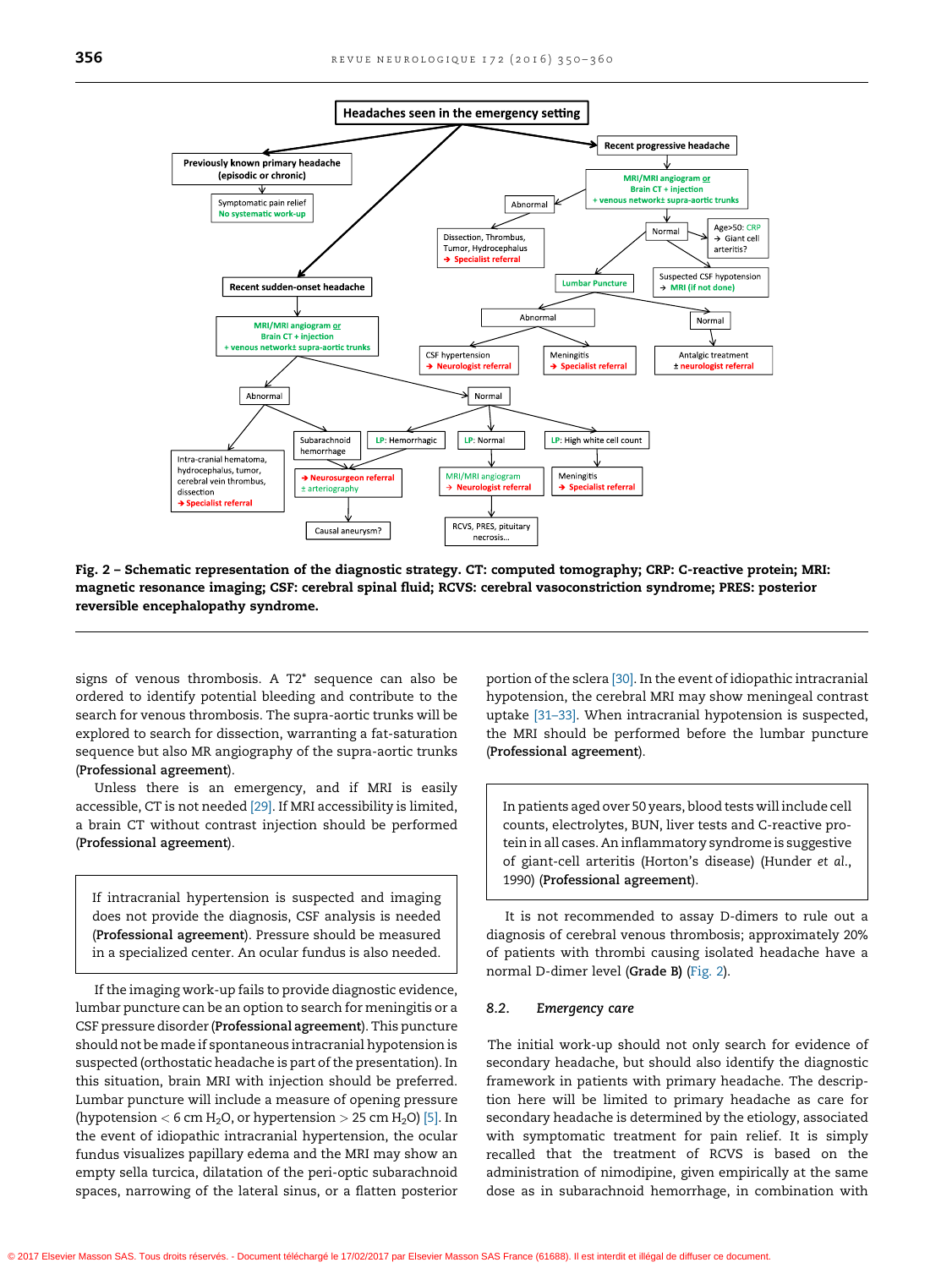<span id="page-7-0"></span>

Fig. 3 – Therapeutic management of acute migraine or status migrainosus in the emergency setting. In the event of nausea or vomiting, NSAID can be administered intramuscularly or intravenously, metoclopramide and hydroxyzine intravenously, and triptans by nasal spray or subcutaneously (sumatriptan). In general, intravenous administration should be preferred over oral administration; rehydration should be favored.

symptomatic treatment for headache (Professional agreement). All treatments with a vasoconstrictor effect should be discontinued. Furthermore, response to analgesic treatment is not indicative of a primary cause and should not be considered reassuring [\[17,34\]](#page-9-0).

# 8.2.1. Migraine

For treatment of migraine attack, the patient should be advised to rest in a dark calm room (Professional agreement). Fluid replacement (oral or intravenous) is also important (Professional agreement). The medical treatment will be adapted to the patient's current regimen. Oral NSAID are the first-intention drugs (diclofenac 50–100 mg, ibuprofen 400 mg, ketoprofen 100–150 mg, naproxen 500 mg), or a combination of aspirin 900 mg + metoclopramide 10 g (Grade A) [\[35–38\].](#page-9-0) Ibuprofen and ketoprofen have marketing approval for migraine in France. It is recommended to use a dose of 400 mg for ibuprofen and 100–150 mg for ketoprofen. In patients with a contraindication for NSAID, one gram of acetaminophen combined with 10 mg metoclopramide can be a good alternative (Grade A)  $[39]$ . If the patient has already taken NSAIDs (or acetaminophen + metoclopramide) at a proper dose and without efficacy, triptans can be proposed (Grade A) [\[39\].](#page-9-0) For attacks that fail to respond to first-line treatment, metoclopramide in a slow intravenous infusion (10 mg/15 min) should always be given for its anti-emetic effect if the patient has nausea [\[37,40,41\]](#page-9-0), but also for its antimigraine effect [\[42,43\]](#page-10-0) (Grade A). Since metoclopramide is a dopaminergic antagonist, an anti-cholinergic agent may be added to avoid extra-pyramidal effects, especially akathisia (Grade C). Slow administration avoids the risk of akathisia [\[44,45\]](#page-10-0) (Grade B). In published studies, metoclopramide was combined with diphenhydramine (anti-histamine H1 agent

with anti-cholinergic properties), but this product is not available for intravenous administration in France. The closest product is hydroxyzine which we propose. It is however not common to use this product for this indication.

If the patient started by taking triptans, a NSAID may be prescribed (Professional agreement). If nausea and vomiting preclude oral intake, the NSAID (ketoprofen 100 mg, aspirin 1000 mg) may be administered by intravenous injection and metoclopramide by intravenous infusion [\[43,46–49\]](#page-10-0) (Grade B). For triptans, the only product with a nasal spray formulation is sumatriptan. As a last resort, if the nasal spray is not tolerated, a subcutaneous injection can be used (Grade A) [\[50\].](#page-10-0) Intravenous infusion of amitriptyline (25 mg/2 h) can be proposed if migraine persists despite use of triptans and NSAIDs (Professional agreement). Dexamethasone (10 mg i.v.) can be used, despite moderate efficacy [\[51\]](#page-10-0) (Grade A).

As a last resort, phenothiazine derivatives may be used. Prochlorperazine has a better level of proof, but is not available in France  $[52]$ . Otherwise, chlorpromazine (Largactil<sup>®</sup>) (slow i.v. infusion 0.1 mg/kg) can be proposed [\[53\]](#page-10-0) (Grade A). The patient should be advised of the major sedative effect. Despite a good level of proof, the acute and chronic adverse effects of this treatment are non-negligible so that this therapeutic option should be strictly limited (Professional agreement).

It is recommended to not use magnesium intravenously (Grade A) [\[54\]](#page-10-0). It is also recommended to not use opiates (Grade C) [\[29,55,56\].](#page-9-0)

#### 8.2.2. Status migrainosus

There is no recognized treatment for this rare entity that is a diagnosis of exclusion. The patient should be referred to an emergency ward to ensure intravenous treatment. Amitriptyline can be used (i.v. 25 mg/2 hr) (Professional agreement).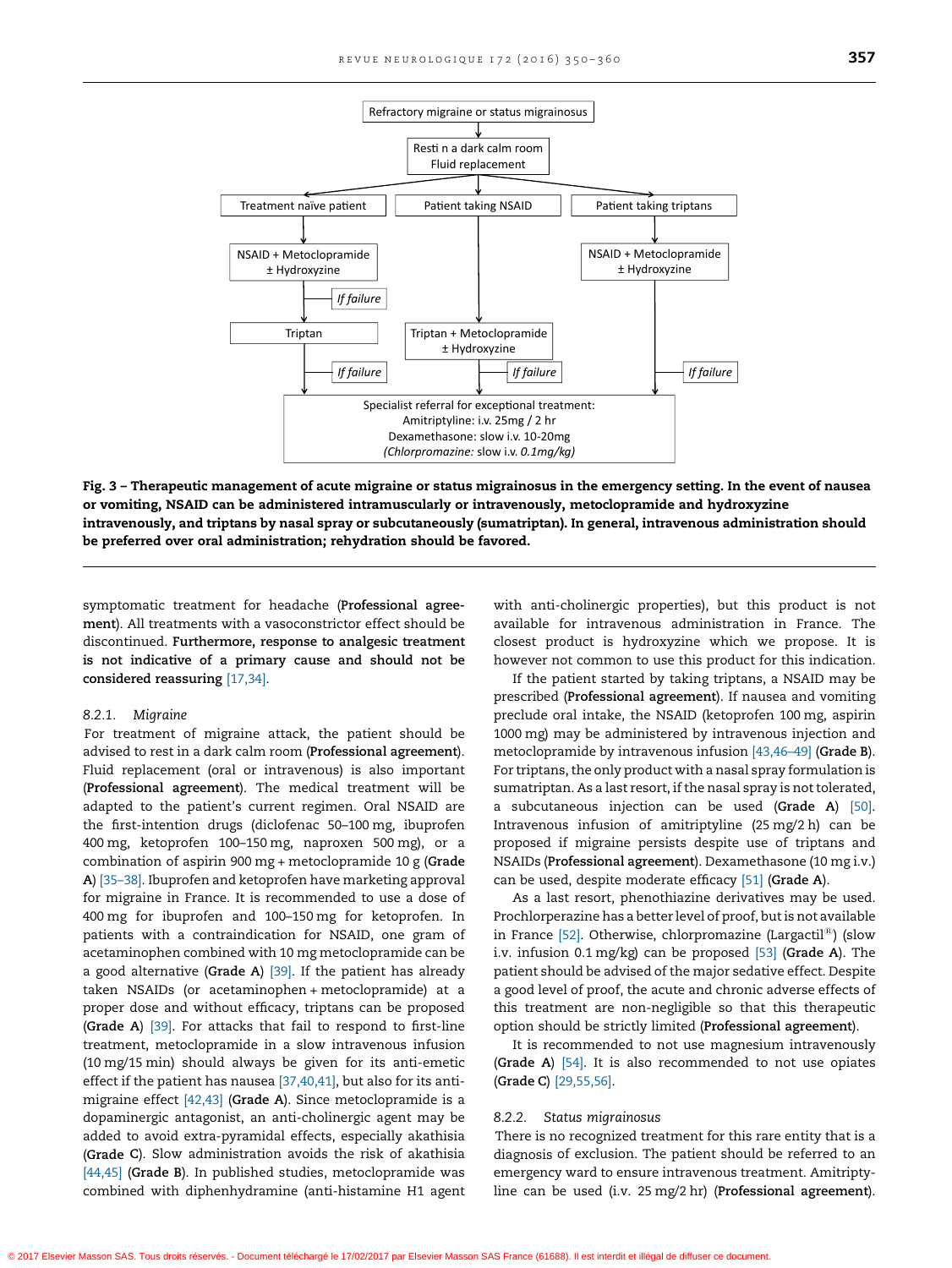<span id="page-8-0"></span>Dexamethasone (i.v. 10 mg) can be used, despite moderate efficacy [\[51\]](#page-10-0) (Grade A). Otherwise, chlorpromazine (Largactil<sup>®</sup>) (slow i.v. infusion 0.1 mg/kg) can be proposed [\[53\]](#page-10-0) (Professional agreement). The patient should be advised of the major sedative effect. Despite a good level of proof, the acute and chronic adverse effects of this treatment are non-negligible so that this therapeutic option should be strictly limited (Professional agreement) ([Fig.](#page-7-0) 3).

#### 8.2.3. Tension-type headache

First-intension treatment relies on use of an analgesic drug (acetaminophen 1 g) or a NSAID (ibuprofen 400 mg or ketoprofen 100 mg) [\[57,58\]](#page-10-0) (Grade A). Here again, metoclopramide can be added for its analgesic effect, with the usual precautions, if the attack fails to respond [\[59\]](#page-10-0) (Grade A). As a last resort, amitriptyline can be proposed by intravenous infusion (25 mg) (Professional agreement).

#### 8.2.4. Cluster headache

Two first-line treatments have marketing approval in France for acute attacks [7]:

- sumatriptan, 6 mg sc SC (Grade A);
- oxygen (12–15 L/min) using a high-concentration mask for 15–20 min (Professional agreement).

#### Disclosure of interest

X. Moisset reports non-financial support from Merck-Serono, Biogen, Sanofi-Pasteur-MSD, Genzyme and Roche; personal fees from Astellas and Institut UPSA de la douleur; outside the submitted work.

J. Mawet reports non-financial support from SOS Oxygene, non-financial support from AMGEN, personal fees and nonfinancial support from Air Liquide, outside the submitted work.

E. Guegan-Massardier reports non-financial support from Merck Serono, TEVA, Genzyme, BMS, Bayer Health Care SAS, LFB, Pfizer SAS, Biogen, outside the submitted work.

- E. Bozzolo has nothing to disclose.
- V. Gilard has nothing to disclose.
- E. Tollard has nothing to disclose.
- T. Feraud has nothing to disclose.

B. Noëlle reports non-financial support from Merck-Serono, Biogen, Novartis; personal fees from UCB; outside the submitted work.

C. Rondet has nothing to disclose.

A. Donnet reports support from Allergan, Almirall SAS, Amgen, Astellas, Elli Lilly & Compagny, Menarini, MSD, Pfizer Inc, Saint-Jude, Teva and Zambon, outside the submitted work.

#### Acknowledgements

We thank the members of the reading group: the French club against cluster headache (AFCAVF<sup>4</sup>), Alchaar Haiel (neurologist),

Alibeu Jean Pierre (anesthetist), Autret Alain (neurologist), Barège-Négre Michèle (neurologist), Brion Nathalie (therapist), De Diego Emmanuelle (general practitioner), De Gaalon Solène (neurologist), Derouiche Fayçal (neurologist), Domigo Valérie (neurologist), Dousset Virginie (neurologist), Ducros Anne (neurologist), Eschalier Bénédicte (general practitioner), Fabre Nelly (neurologist), Fontaine Gwladys (general practitioner), Fontaine Denys (neurosurgeon), Hinzelin Grégoire (neurologist), Kassnasrallah Saad (neurologist), Lajoie Jean-Louis (general practitioner), Lantéri-Minet Michel (neurologist), Lauer Valérie (neurologist), Leclerc Xavier (neuroradiologist), Le Jeunne Claire (internist), Levraut Jacques (intensivist), Moustafa Fares (intensivist), Piano Virginie (algologist), Roos Caroline (neurologist), Salvat Eric (algologist) and Serrie Alain (anesthetist).

r e f e r e n c e s

- [1] Rasmussen BK, Jensen R, Schroll M, Olesen J. [Epidemiology](http://refhub.elsevier.com/S0035-3787(16)30043-1/sbref0300) of headache in a general [population–a](http://refhub.elsevier.com/S0035-3787(16)30043-1/sbref0300) prevalence study. J Clin Epidemiol [1991;44:1147–57.](http://refhub.elsevier.com/S0035-3787(16)30043-1/sbref0300)
- [2] Burch RC, Loder S, Loder E, Smitherman TA. The prevalence and burden of migraine and severe headache in the United States: updated statistics from government health surveillance studies. Headache 2015;55:21–3[4.](http://dx.doi.org/10.1111/head.12482) [http://](http://dx.doi.org/10.1111/head.12482) [dx.doi.org/10.1111/head.12482](http://dx.doi.org/10.1111/head.12482).
- [3] Goldstein JN, Camargo CA, Pelletier AJ, Edlow JA. Headache in United States emergency departments: demographics, work-up and frequency of pathological diagnoses. Cephalalgia 2006;26:684–90[.](http://dx.doi.org/10.1111/j. 1468-2982.2006.01093.x) [http://dx.doi.org/10.1111/j.](http://dx.doi.org/10.1111/j. 1468-2982.2006.01093.x) [1468-2982.2006.01093.x](http://dx.doi.org/10.1111/j. 1468-2982.2006.01093.x).
- [4] Pari E, Rinaldi F, Gipponi S, Venturelli E, Liberini P, Rao R, et al. Management of headache disorders in the Emergency Department setting. Neurol Sci Off J Ital Neurol Soc Ital Soc Clin Neurophysiol 2015[.](http://dx.doi.org/10.1007/s10072-015-2148-7) [http://dx.doi.org/10.1007/s10072-](http://dx.doi.org/10.1007/s10072-015-2148-7) [015-2148-7](http://dx.doi.org/10.1007/s10072-015-2148-7).
- [5] Headache Classification Committee of the International Headache Society (IHS). The International Classification of Headache Disorders, 3rd edition (beta version). Cephalalgia 2013;33:629–808[.](http://dx.doi.org/10.1177/03331024134              85658) [http://dx.doi.org/10.1177/03331024134](http://dx.doi.org/10.1177/03331024134              85658) [85658](http://dx.doi.org/10.1177/03331024134              85658).
- [6] Lantéri-Minet M, Demarquay G, Alchaar H, Bonnin J, Cornet P, Douay X, et al. Management of chronic daily headache in migraine patients: medication overuse headache and chronic migraine. French guidelines (French Headache Society, French Private Neurologists Association, French Pain Society). Rev Neurol (Paris) 2014;170:162-7[6.](http://dx.doi.org/10.1016/j.neurol.2013.09.006) [http://](http://dx.doi.org/10.1016/j.neurol.2013.09.006) [dx.doi.org/10.1016/j.neurol.2013.09.006](http://dx.doi.org/10.1016/j.neurol.2013.09.006).
- [7] Donnet A, Demarquay G, Ducros A, Geraud G, Giraud P, Guegan-Massardier E, et al. French guidelines for diagnosis and treatment of cluster headache (French Headache Society). Rev Neurol (Paris) 2014;170:653–7[0.](http://dx.doi.org/10.1016/j.neurol.2014.03.016) [http://](http://dx.doi.org/10.1016/j.neurol.2014.03.016) [dx.doi.org/10.1016/j.neurol.2014.03.016](http://dx.doi.org/10.1016/j.neurol.2014.03.016).
- [8] Beltramone M, Donnet A. Status migrainosus and migraine aura status in a French tertiary-care center: an 11-year retrospective analysis. Cephalalgia 2014;34:633–7[.](http://dx.doi.org/10.1177/0333102414520763) [http://](http://dx.doi.org/10.1177/0333102414520763) [dx.doi.org/10.1177/0333102414520763](http://dx.doi.org/10.1177/0333102414520763).
- [9] Linn FH, Rinkel GJ, Algra A, van Gijn J. [Headache](http://refhub.elsevier.com/S0035-3787(16)30043-1/sbref0340) [characteristics](http://refhub.elsevier.com/S0035-3787(16)30043-1/sbref0340) in subarachnoid haemorrhage and benign [thunderclap](http://refhub.elsevier.com/S0035-3787(16)30043-1/sbref0340) headache. J Neurol Neurosurg Psychiatry [1998;65:791–3](http://refhub.elsevier.com/S0035-3787(16)30043-1/sbref0340).
- [10] Bø SH, Davidsen EM, Gulbrandsen P, Dietrichs E. Acute headache: a prospective diagnostic work-up of patients admitted to a general hospital. Eur J Neurol 2008;15:1293–9[.](http://dx.doi.org/10.1111/j.1468-1331.2008.02279.x) <http://dx.doi.org/10.1111/j.1468-1331.2008.02279.x>.

<sup>&</sup>lt;sup>4</sup> AFCAVF: Association française contre l'algie vasculaire de la face.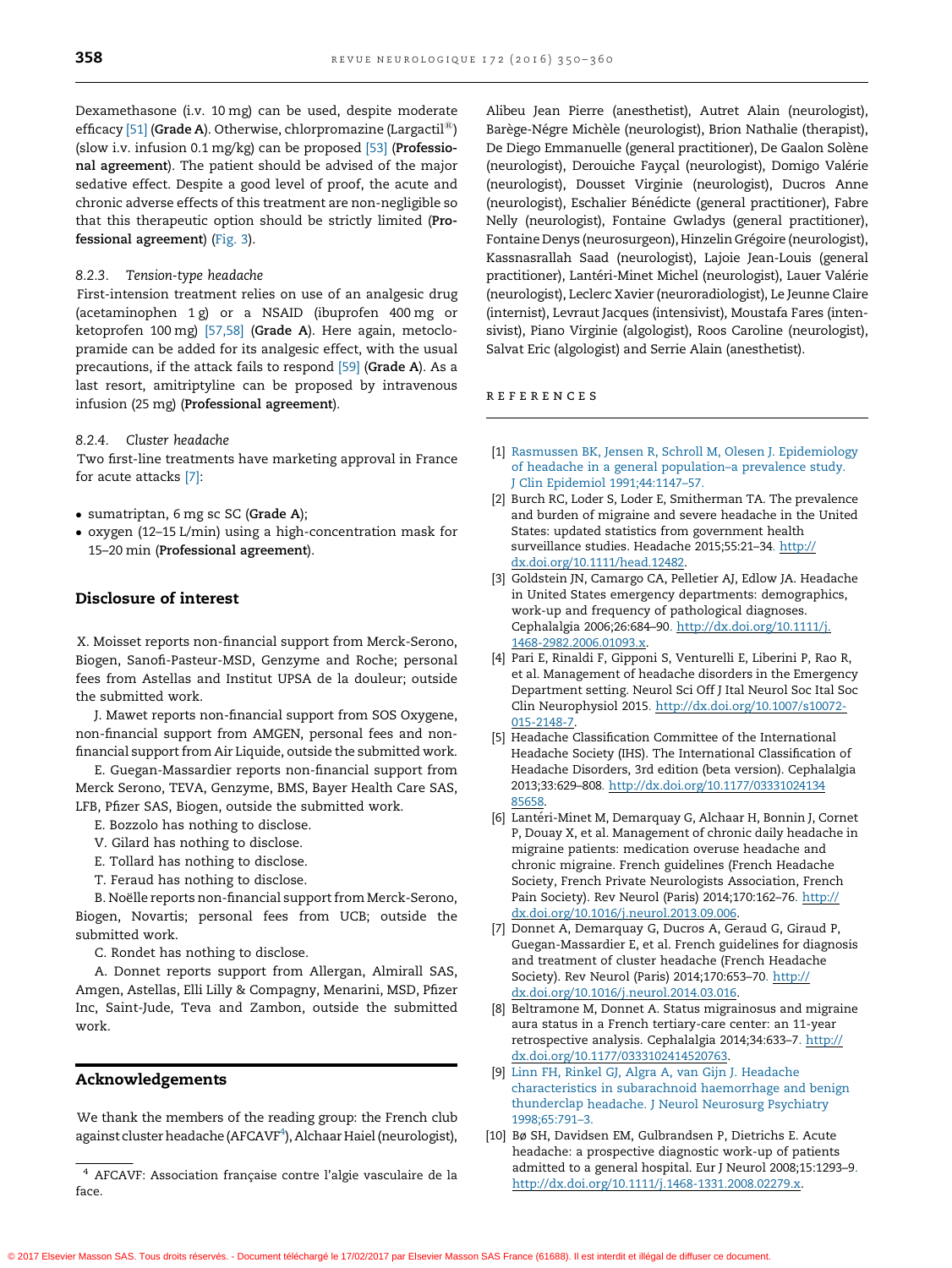- <span id="page-9-0"></span>[11] Bellolio MF, Hess EP, Gilani WI, VanDyck TJ, Ostby SA, Schwarz JA, et al. External validation of the Ottawa subarachnoid hemorrhage clinical decision rule in patients with acute headache. Am J Emerg Med 2015;33:244–[9.](http://dx.doi.org/10.1016/j.ajem.2014.11.049) <http://dx.doi.org/10.1016/j.ajem.2014.11.049>.
- [12] Perry JJ, Stiell IG, Sivilotti MLA, Bullard MJ, Hohl CM, Sutherland J, et al. Clinical decision rules to rule out subarachnoid hemorrhage for acute headache. JAMA 2013;310:1248–55[.](http://dx.doi.org/10.1001/jama.2013.                       278018) [http://dx.doi.org/10.1001/jama.2013.](http://dx.doi.org/10.1001/jama.2013.                       278018) [278018.](http://dx.doi.org/10.1001/jama.2013.                       278018)
- [13] Steiner T, Juvela S, Unterberg A, Jung C, Forsting M, Rinkel G, et al. European Stroke Organization guidelines for the management of intracranial aneurysms and subarachnoid haemorrhage. Cerebrovasc Dis Basel Switz 2013;35:93–11[2.](http://dx.doi.org/10.1159/000346087) <http://dx.doi.org/10.1159/000346087>.
- [14] Stewart H, Reuben A, McDonald J. LP or not LP, that is the question: gold standard or unnecessary procedure in subarachnoid haemorrhage? Emerg Med J 2014;31:720–[3.](http://dx.doi.org/10.1136/emermed-2013-202573) [http://dx.doi.org/10.1136/emermed-2013-202573.](http://dx.doi.org/10.1136/emermed-2013-202573)
- [15] Connolly ES, Rabinstein AA, Carhuapoma JR, Derdeyn CP, Dion J, Higashida RT, et al. Guidelines for the management of aneurysmal subarachnoid hemorrhage: a guideline for healthcare professionals from the American Heart Association/american Stroke Association. Stroke J Cereb Circ 2012;43:1711–37[.](http://dx.doi.org/10.1161/STR.0b013e3182587839) [http://dx.doi.org/10.1161/](http://dx.doi.org/10.1161/STR.0b013e3182587839) [STR.0b013e3182587839.](http://dx.doi.org/10.1161/STR.0b013e3182587839)
- [16] Edjlali M, Rodriguez-Régent C, Hodel J, Aboukais R, Trystram D, Pruvo J-P, et al. Subarachnoid hemorrhage in ten questions[.](http://dx.doi.org/10.1016/j.diii.2015.06.003) Diagn Interv Imaging 2015;96:657-66. [http://](http://dx.doi.org/10.1016/j.diii.2015.06.003) [dx.doi.org/10.1016/j.diii.2015.06.003.](http://dx.doi.org/10.1016/j.diii.2015.06.003)
- [17] Edlow JA, Panagos PD, Godwin SA, Thomas TL, Decker WW, American College of Emergency Physicians. Clinical policy: critical issues in the evaluation and management of adult patients presenting to the emergency department with acute headache. Ann Emerg Med 2008;52:407–36[.](http://dx.doi.org/10.1016/j.annemergmed.2008.07.001) [http://](http://dx.doi.org/10.1016/j.annemergmed.2008.07.001) [dx.doi.org/10.1016/j.annemergmed.2008.07.001.](http://dx.doi.org/10.1016/j.annemergmed.2008.07.001)
- [18] Al-Shahi R, White PM, Davenport RJ, Lindsay KW. Subarachnoid haemorrhage. BMJ 2006;333:235–4[0.](http://dx.doi.org/10.1136/bmj.333.7561.235) [http://](http://dx.doi.org/10.1136/bmj.333.7561.235) [dx.doi.org/10.1136/bmj.333.7561.235.](http://dx.doi.org/10.1136/bmj.333.7561.235)
- [19] Vivancos J, Gilo F, Frutos R, Maestre J, García-Pastor A, Quintana F, et al. Clinical management guidelines for subarachnoid haemorrhage. Diagnosis and treatment. Neurol Barc Spain 2014;29:353–70[.](http://dx.doi.org/10.1016/j.nrl.2012.07.009) [http://dx.doi.org/10.1016/](http://dx.doi.org/10.1016/j.nrl.2012.07.009) [j.nrl.2012.07.009.](http://dx.doi.org/10.1016/j.nrl.2012.07.009)
- [20] Chadwick C, van [Heyningen](http://refhub.elsevier.com/S0035-3787(16)30043-1/sbref0395) C. Visual inspection does not reliably detect bilirubin in CSF. BMJ [2013;346:f647.](http://refhub.elsevier.com/S0035-3787(16)30043-1/sbref0395)
- [21] Cruickshank A, Auld P, Beetham R, Burrows G, Egner W, Holbrook I, et al. Revised national guidelines for analysis of cerebrospinal fluid for bilirubin in suspected subarachnoid haemorrhage. Ann Clin Biochem 2008;45:238-4[4.](http://dx.doi.org/10.1258/acb.2008.007257) [http://](http://dx.doi.org/10.1258/acb.2008.007257) [dx.doi.org/10.1258/acb.2008.007257](http://dx.doi.org/10.1258/acb.2008.007257).
- [22] Hann A, Chu K, Greenslade J, Williams J, Brown A. Benefit of cerebrospinal fluid spectrophotometry in the assessment of CT scan negative suspected subarachnoid haemorrhage: a diagnostic accuracy study. J Clin Neurosci Off J Neurosurg Soc Australas 2015;22:173–9[.](http://dx.doi.org/10.1016/j.jocn.2014.07.025) [http://dx.doi.org/10.1016/](http://dx.doi.org/10.1016/j.jocn.2014.07.025) [j.jocn.2014.07.025.](http://dx.doi.org/10.1016/j.jocn.2014.07.025)
- [23] Landtblom A-M, [Fridriksson](http://refhub.elsevier.com/S0035-3787(16)30043-1/sbref0410) S, Boivie J, Hillman J, Johansson G, [Johansson](http://refhub.elsevier.com/S0035-3787(16)30043-1/sbref0410) I. Sudden onset headache: a [prospective](http://refhub.elsevier.com/S0035-3787(16)30043-1/sbref0410) study of features, incidence and causes. Cephalalgia [2002;22:354–60.](http://refhub.elsevier.com/S0035-3787(16)30043-1/sbref0410)
- [24] Savitz SI, Levitan EB, Wears R, Edlow JA. Pooled analysis of patients with thunderclap headache evaluated by CT and LP: is angiography necessary in patients with negative evaluations? J Neurol Sci 2009;276:123–5[.](http://dx.doi.org/10.1016/j.jns.2008.09.019) [http://dx.doi.org/](http://dx.doi.org/10.1016/j.jns.2008.09.019) [10.1016/j.jns.2008.09.019.](http://dx.doi.org/10.1016/j.jns.2008.09.019)
- [25] Ducros A. Reversible cerebral vasoconstriction syndrome. Lancet Neurol 2012;11:906–17[.](http://dx.doi.org/10.1016/S1474-4422(12)70135-7) [http://dx.doi.org/10.1016/](http://dx.doi.org/10.1016/S1474-4422(12)70135-7) [S1474-4422\(12\)70135-7](http://dx.doi.org/10.1016/S1474-4422(12)70135-7).
- [26] Cheng Y-C, Kuo K-H, Lai T-H. A common cause of sudden and thunderclap headaches: reversible cerebral vasoconstriction syndrome. J Headache Pain 2014;15:1[3.](http://dx.doi.org/10.1186/1129-2377-15-13) [http://dx.doi.org/10.1186/1129-2377-15-13.](http://dx.doi.org/10.1186/1129-2377-15-13)
- [27] Mawet J, Boukobza M, Franc J, Sarov M, Arnold M, Bousser M-G, et al. Reversible cerebral vasoconstriction syndrome and cervical artery dissection in 20 patients. Neurology 2013;81:821–[4.](http://dx.doi.org/10.1212/WNL.0b013e318               2a2cbe2) [http://dx.doi.org/10.1212/WNL.0b013e318](http://dx.doi.org/10.1212/WNL.0b013e318               2a2cbe2) [2a2cbe2](http://dx.doi.org/10.1212/WNL.0b013e318               2a2cbe2).
- [28] Ducros A, Bousser M-G. [Thunderclap](http://refhub.elsevier.com/S0035-3787(16)30043-1/sbref0435) headache. BMJ [2013;346:e8557.](http://refhub.elsevier.com/S0035-3787(16)30043-1/sbref0435)
- [29] Loder E, Weizenbaum E, Frishberg B, Silberstein S, American Headache Society Choosing Wisely Task Force. Choosing wisely in headache medicine: the American Headache Society's list of five things physicians and patients should question. Headache 2013;53:1651–9[.](http://dx.doi.org/10.1111/head.12233) [http://](http://dx.doi.org/10.1111/head.12233) [dx.doi.org/10.1111/head.12233](http://dx.doi.org/10.1111/head.12233).
- [30] Peng K-P, Fuh J-L, Wang S-J. High-pressure headaches: idiopathic intracranial hypertension and its mimics. Nat Rev Neurol 2012;8:700–1[0.](http://dx.doi.org/10.1038/nrneurol.2012.223) [http://dx.doi.org/10.1038/](http://dx.doi.org/10.1038/nrneurol.2012.223) [nrneurol.2012.223](http://dx.doi.org/10.1038/nrneurol.2012.223).
- [31] Urbach H. Intracranial hypotension: clinical presentation, imaging findings, and imaging-guided therapy. Curr Opin Neurol 2014;27:414–24[.](http://dx.doi.org/10.1097/WCO.                    0000000000000105) [http://dx.doi.org/10.1097/WCO.](http://dx.doi.org/10.1097/WCO.                    0000000000000105) [0000000000000105](http://dx.doi.org/10.1097/WCO.                    0000000000000105).
- [32] Crassard I, Soria C, Tzourio C, Woimant F, Drouet L, Ducros A, et al. A negative D-dimer assay does not rule out cerebral venous thrombosis: a series of seventy-three patients. Stroke J Cereb Circ 2005;36:1716–9[.](http://dx.doi.org/10.1161/01.STR.0000173401.76085.98) [http://dx.doi.org/](http://dx.doi.org/10.1161/01.STR.0000173401.76085.98) [10.1161/01.STR.0000173401.76085.98.](http://dx.doi.org/10.1161/01.STR.0000173401.76085.98)
- [33] Dentali F, Squizzato A, Marchesi C, Bonzini M, Ferro JM, Ageno W. D-dimer testing in the diagnosis of cerebral vein thrombosis: a systematic review and a meta-analysis of the literature. J Thromb Haemost JTH 2012;10:582–9[.](http://dx.doi.org/10.1111/j.1538-7836.2012.04637.x) [http://](http://dx.doi.org/10.1111/j.1538-7836.2012.04637.x) [dx.doi.org/10.1111/j.1538-7836.2012.04637.x.](http://dx.doi.org/10.1111/j.1538-7836.2012.04637.x)
- [34] Pope JV, Edlow JA. Favorable response to analgesics does not predict a benign etiology of headache. Headache 2008;48:944–50[.](http://dx.doi.org/10.1111/j.1526-4610.            2008.01127.x) [http://dx.doi.org/10.1111/j.1526-4610.](http://dx.doi.org/10.1111/j.1526-4610.            2008.01127.x) [2008.01127.x.](http://dx.doi.org/10.1111/j.1526-4610.            2008.01127.x)
- [35] Kirthi V, Derry S, Moore RA. Aspirin with or without an antiemetic for acute migraine headaches in adults. Cochrane Database Syst Rev 2013;4:CD008041[.](http://dx.doi.org/10.1002/14651858.CD008041.pub3) [http://](http://dx.doi.org/10.1002/14651858.CD008041.pub3) [dx.doi.org/10.1002/14651858.CD008041.pub3](http://dx.doi.org/10.1002/14651858.CD008041.pub3).
- [36] Law S, Derry S, Moore RA. Naproxen with or without an antiemetic for acute migraine headaches in adults. Cochrane Database Syst Rev 2013;10:CD00945[5.](http://dx.doi.org/10.1002/14651858.CD009455.pub2) [http://](http://dx.doi.org/10.1002/14651858.CD009455.pub2) [dx.doi.org/10.1002/14651858.CD009455.pub2](http://dx.doi.org/10.1002/14651858.CD009455.pub2).
- [37] Marmura MJ, Silberstein SD, Schwedt TJ. The acute treatment of migraine in adults: the american headache society evidence assessment of migraine pharmacotherapies. Headache 2015;55:3–2[0.](http://dx.doi.org/10.1111/head.12499) [http://](http://dx.doi.org/10.1111/head.12499) [dx.doi.org/10.1111/head.12499](http://dx.doi.org/10.1111/head.12499).
- [38] Rabbie R, Derry S, Moore RA. Ibuprofen with or without an antiemetic for acute migraine headaches in adults. Cochrane Database Syst Rev 2013;4:CD008039[.](http://dx.doi.org/10.1002/14651858.CD008039.pub3) [http://](http://dx.doi.org/10.1002/14651858.CD008039.pub3) [dx.doi.org/10.1002/14651858.CD008039.pub3](http://dx.doi.org/10.1002/14651858.CD008039.pub3).
- [39] Derry S, Moore RA. Paracetamol (acetaminophen) with or without an antiemetic for acute migraine headaches in adults. Cochrane Database Syst Rev 2013;4:CD00804[0.](http://dx.doi.org/10.1002/14651858.CD008040.pub3) <http://dx.doi.org/10.1002/14651858.CD008040.pub3>.
- [40] Kelley NE, Tepper DE. Rescue therapy for acute migraine, part 1: triptans, dihydroergotamine, and magnesium. Headache 2012;52:114–2[8.](http://dx.doi.org/10.1111/j.1526-4610.2011.02062.x) [http://dx.doi.org/10.1111/j.1526-](http://dx.doi.org/10.1111/j.1526-4610.2011.02062.x) [4610.2011.02062.x.](http://dx.doi.org/10.1111/j.1526-4610.2011.02062.x)
- [41] Lanteri-Minet M, Valade D, Géraud G, Lucas C, Donnet A, Société française d'étude des migraines et des céphalées. Guidelines for the diagnosis and management of migraine in adults and children. Rev Neurol (Paris) 2013;169:14–2[9.](http://dx.doi.org/10.1016/j.neurol.2012.07.022) <http://dx.doi.org/10.1016/j.neurol.2012.07.022>.